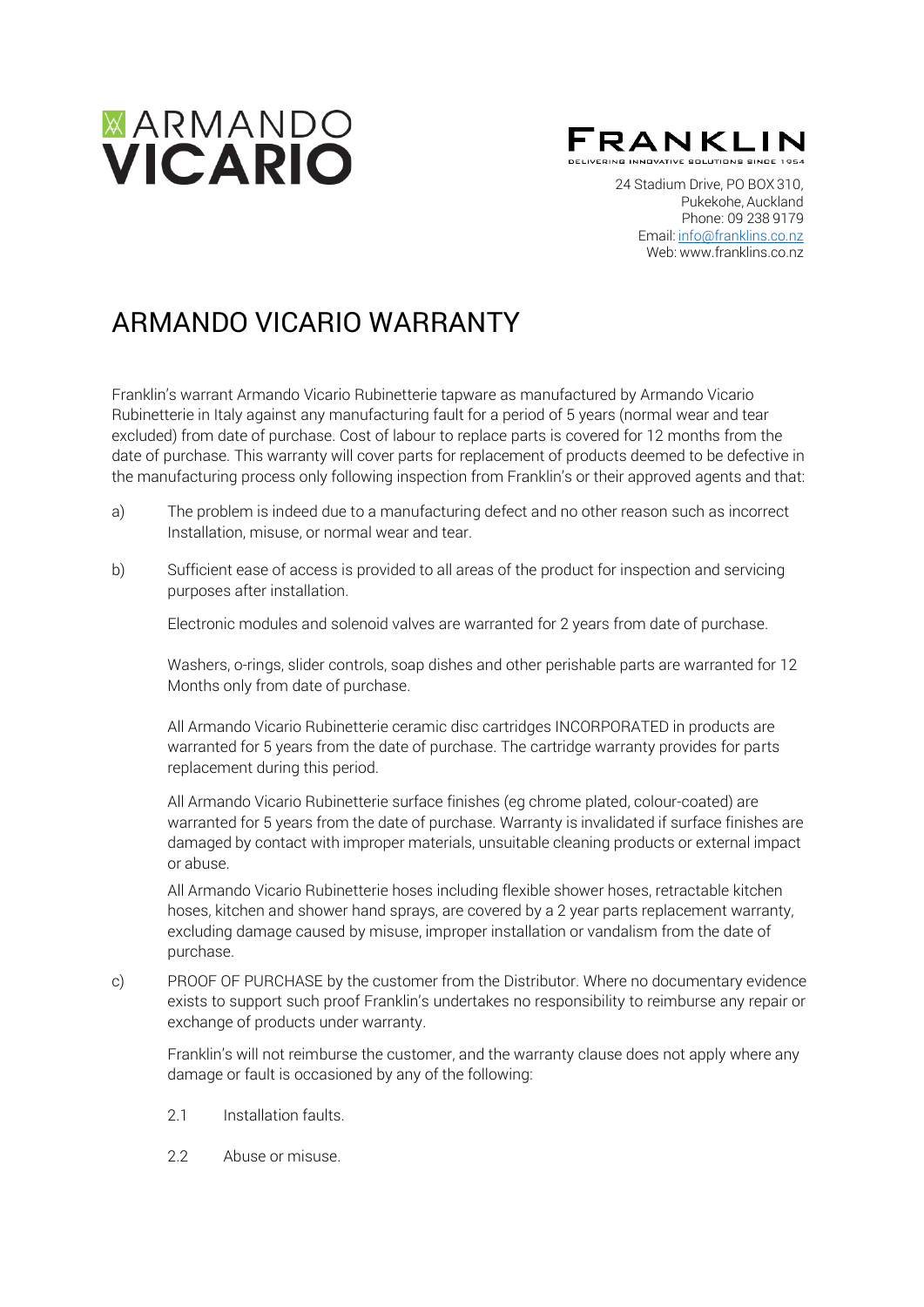- 2.3 Improper or inadequate maintenance or calibration.
- 2.4 Utilising the products as part of an installation of product not in accordance with the installation instructions supplied by Armando Vicario Rubinetterie
- 2.5 Unauthorised modifications.
- 2.6 Using parts not supplied by Armando Vicario Rubinetterie, and Franklin's.
- 2.7 Operations outside of the published physical, chemical and environmental specifications for the product, or improper site preparation or maintenance.
- Unless otherwise agreed, warranty will not include the cost of freight to or from the customer or in any case insurance of the product. 2.8

#### d) MINOR RECTIFICATION

In the case of certain accessible visible component parts requiring minor rectification under warranty, Franklin's reserves the right to supply replacements for those parts to the customer.

Transport to the customer in such instances will be at Franklin's cost and option.

Franklin's specifically reserves the right to examine the defective part or product for assessment as to whether the fault or damage is a matter for warranty, prior to reimbursing any cost or providing any requested free replacement part.

#### e) INVALIDATION OF WARRANTY

This warranty is for normal domestic and commercial use only and excludes any defect or injury caused by or resulting from misuse, abuse or neglect, accidental damage, improper installation, modification, vermin infestation or other alteration which affects the reliability or performance of the unit not attributable to faulty manufacture, parts or labour.

### f) WARRANTY WILL BE INVALIDATED IF

- 4.1 The product has been used for a purpose other than that of the manufacturers intended application OR the product has been incorrectly specified and/or installed into an application by those other than Armando Vicario Rubinetterie or Franklin's.
- 4.2 The product has been damaged by use of unsuitable cleaning agents or improper materials contrary to the manufacturers stated instructions i.e. damage by agents containing acidic, corrosive, abrasive or alcohol based substances or through scouring of surface by abrasive cloths, sponges or similar.
- 4.3 Damage resulting from repairs or attempted repairs by anyone other than Franklin.
- 4.4 Damage by improper or inadequate maintenance or calibrations.
- 4.5 Damage by operation outside of the published physical, chemical and environmental specifications for the purpose. 4.6 Damage by improper site preparation or maintenance.
- g) Line filters must be used on both hot and cold water inlet supply.